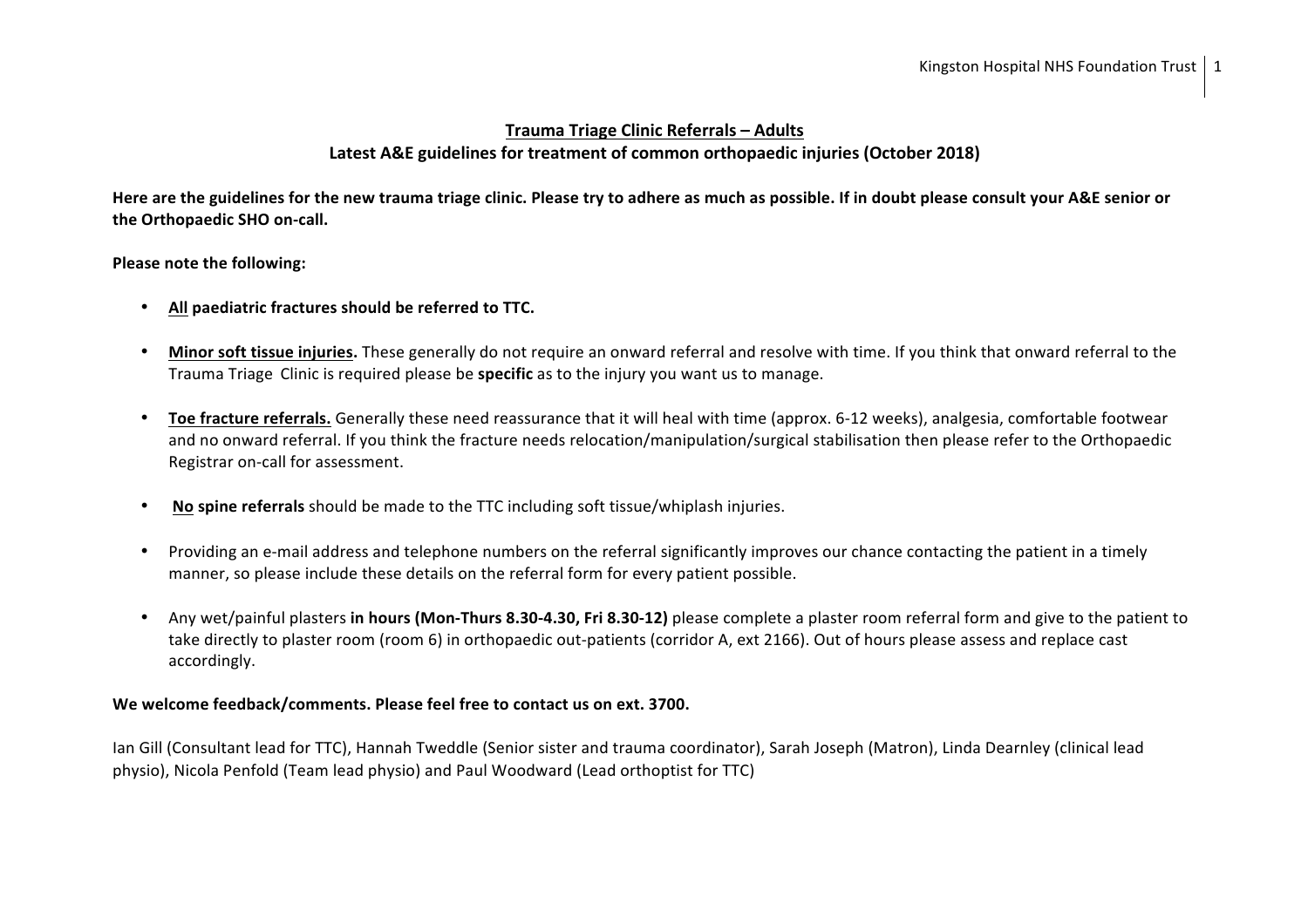### **Hand and Wrist Injuries**

| <b>Injury/Fracture</b>                                                                                                                                                                                                                                | <b>Subcategory</b>                                                                                            | <b>A&amp;E Management</b>                                                                                                                                                |
|-------------------------------------------------------------------------------------------------------------------------------------------------------------------------------------------------------------------------------------------------------|---------------------------------------------------------------------------------------------------------------|--------------------------------------------------------------------------------------------------------------------------------------------------------------------------|
| <b>Open fracture/joint</b><br>Possible tendon injury<br><b>Possible nerve injury</b><br><b>High pressure injection injury</b><br><b>Crush injury</b><br><b>Concerning open wound</b><br><b>Concerning infection</b><br><b>Irreducible dislocation</b> |                                                                                                               | Refer to SGH plastics team                                                                                                                                               |
| <b>Nailbed Injuries</b>                                                                                                                                                                                                                               | <b>Simple</b><br>Large circumferential injuries and those exposing bone or<br>the germinal matrix of the nail | Clean gently and apply a 'biological dressing'<br>covered with mepitel, gauze and light crepe<br>dressing<br><b>Refer to TTC</b><br>Discuss and refer to plastics at SGH |
| <b>Mallet Injuries</b>                                                                                                                                                                                                                                | <b>Closed Injury</b>                                                                                          | Mallet splint (in extension)<br>Re x-ray bony mallet injuries in splint<br><b>Refer to TTC</b>                                                                           |
| <b>Volar Plate Injuries</b>                                                                                                                                                                                                                           | <b>Dislocation</b>                                                                                            | Reduce if needed<br>Neighbour/buddy Strap<br><b>Refer to TTC</b>                                                                                                         |
|                                                                                                                                                                                                                                                       | <b>Avulsion Fracture</b>                                                                                      | Neighbour/buddy Strap<br><b>Refer to TTC</b>                                                                                                                             |
|                                                                                                                                                                                                                                                       | Sprain                                                                                                        | Neighbour/buddy Strap<br>Refer directly to hand therapy                                                                                                                  |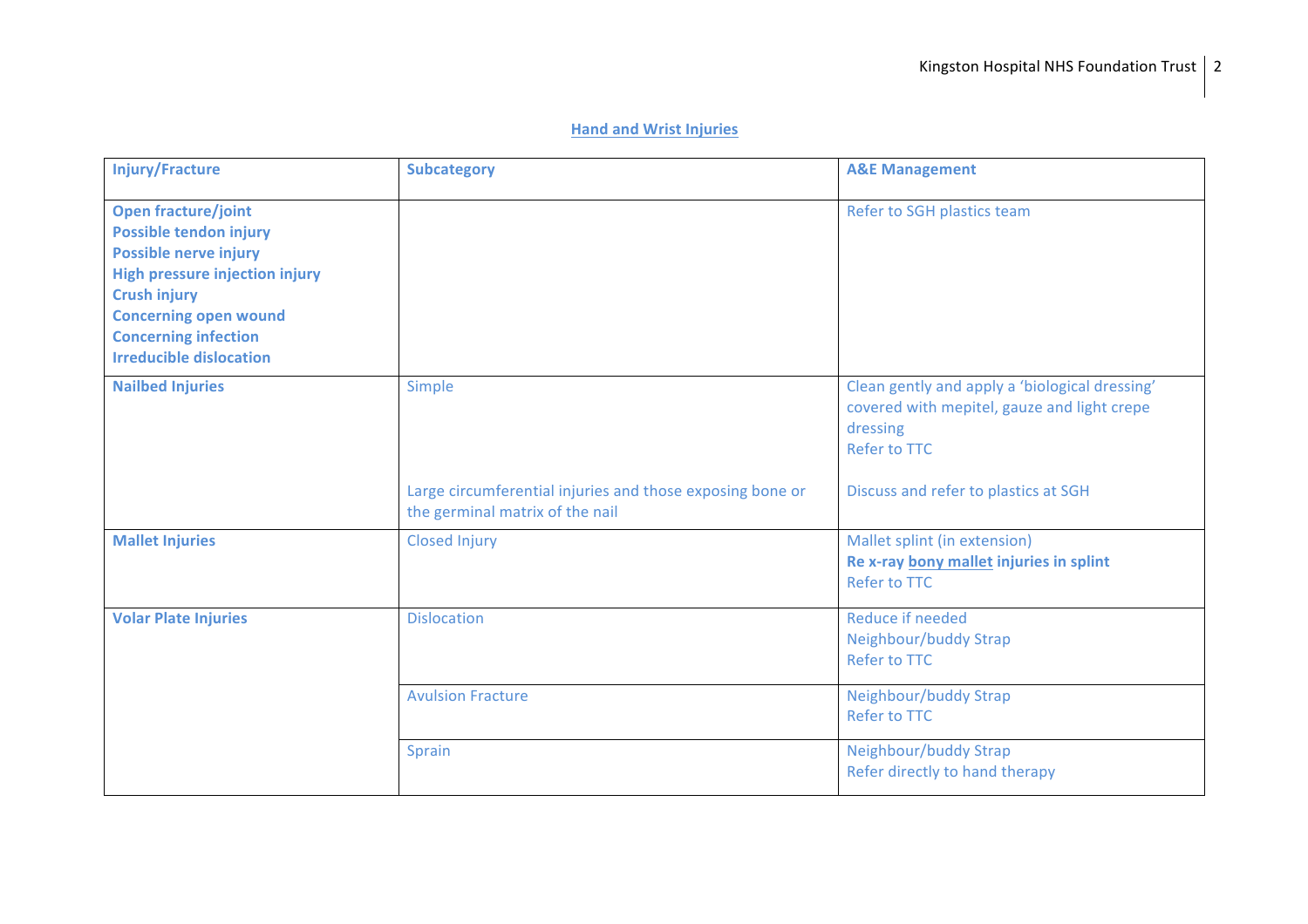| <b>Finger Dislocations</b>  | <b>Dislocation</b>                              | Reduce if needed and re x-ray (careful to check<br>for post reduction subluxation - easy to miss. Ask<br>if not sure)<br>Neighbour/buddy strap<br>Refer to TTC |
|-----------------------------|-------------------------------------------------|----------------------------------------------------------------------------------------------------------------------------------------------------------------|
|                             | <b>Fracture dislocation</b>                     | Refer to ortho on-call                                                                                                                                         |
| <b>Phalangeal Fractures</b> |                                                 | Reduce if needed<br>Neighbour/Buddy Strap<br><b>Refer to TTC</b>                                                                                               |
| <b>Metacarpal Injuries</b>  | <b>Neck</b>                                     | *Refer to ortho SHO on-call if any rotational<br>deformity or scissoring of the digit*<br>Neighbour/Buddy strap<br><b>Refer to TTC</b>                         |
|                             | Shaft                                           | <b>Futura splint</b><br><b>Refer to TTC</b>                                                                                                                    |
|                             | <b>Base</b>                                     | Reduce if needed<br>Backslab in Edinburgh position (intrinsic plus)<br><b>Refer to TTC</b>                                                                     |
| <b>Thumb Fractures</b>      | Distal phalanx                                  | <b>Reduce if needed</b><br>Mallet splint<br><b>Refer to TTC</b>                                                                                                |
|                             | Bennett's or Rolando fracture (intra-articular) | Refer to ortho SHO on-call                                                                                                                                     |
|                             | Extra articular fracture                        | <b>Reduce if needed</b><br>Thumb cast<br>Refer to TTC                                                                                                          |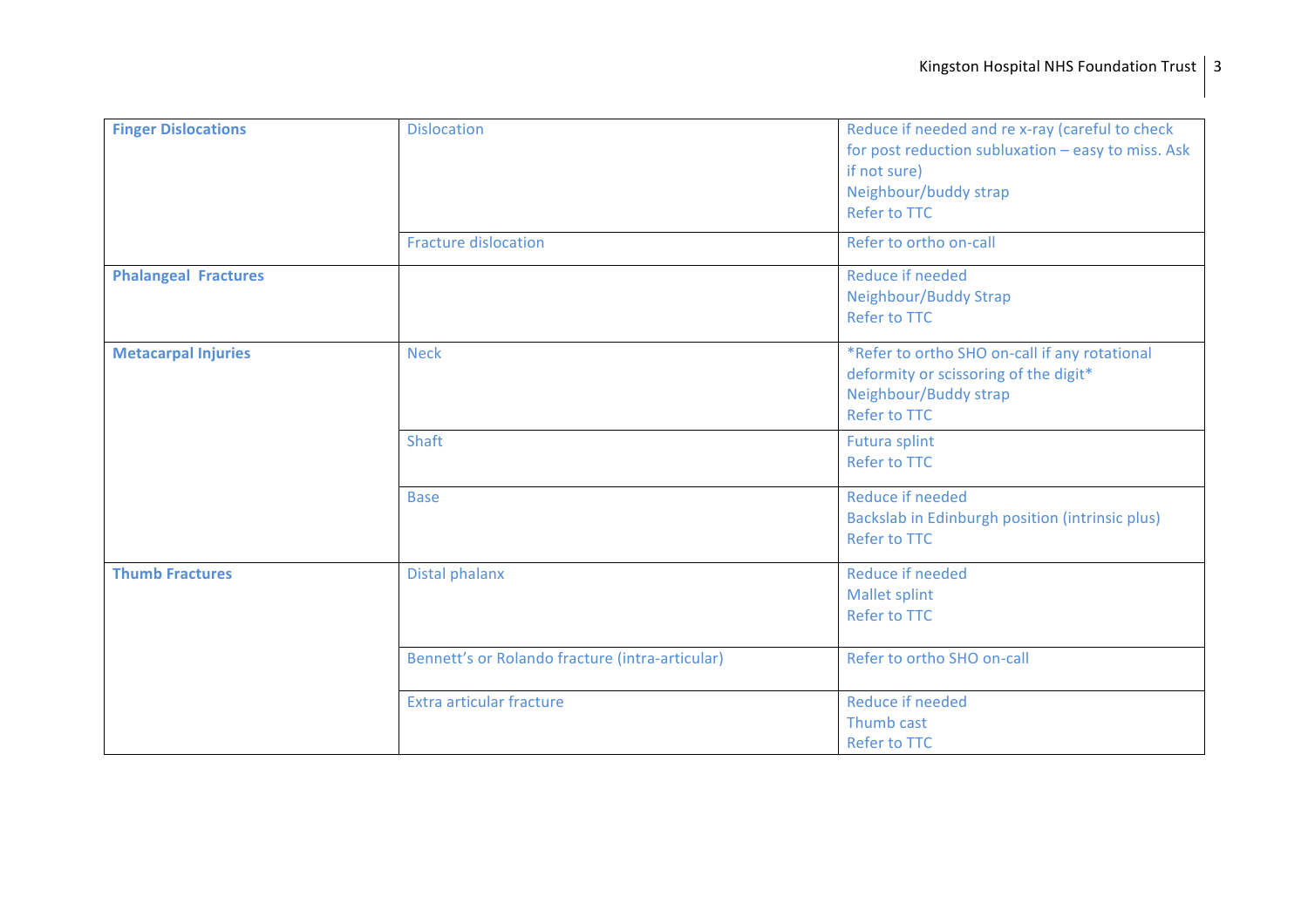| <b>Ulna Collateral Injury of the Thumb</b> |                                                                                                                                                             | *look for an associated bony avulsion or physeal<br>injury*<br>If displaced refer to ortho SHO on-call<br>Thumb spica wrist splint<br><b>Refer to TTC</b>                                        |
|--------------------------------------------|-------------------------------------------------------------------------------------------------------------------------------------------------------------|--------------------------------------------------------------------------------------------------------------------------------------------------------------------------------------------------|
| <b>Scaphoid Fracture</b>                   | Adult radial sided wrist and thumb base/pillar pain (different<br>to the other side) following a fall suggests scaphoid fracture<br>unless otherwise proven | <b>Below elbow backslab</b><br>Refer to TTC                                                                                                                                                      |
|                                            | <b>Displaced scaphoid fractures</b>                                                                                                                         | Discuss with ortho SHO on-call<br>Below elbow backslab<br>Refer to TTC                                                                                                                           |
| <b>Radial Styloid Fracture</b>             | Un-displaced                                                                                                                                                | <b>Below elbow backslab</b><br><b>Broad arm sling</b><br>Refer to TTC                                                                                                                            |
|                                            | Displaced fracture or high energy impact injury                                                                                                             | Discuss with ortho SHO on-call                                                                                                                                                                   |
| <b>Distal Radius Fracture</b>              | Extra articular<br>Intra-articular (look for Galeazzi fracture - distal 1/3 radius<br>with disruption of radio-ulna joint - refer to ortho on-call)         | Check median nerve<br>Reduce in ED (discuss with ortho on-call if unsure)<br><b>Below elbow backslab</b><br>Re x-ray in backslab to check position<br>High arm broad arm sling<br><b>Ref TTC</b> |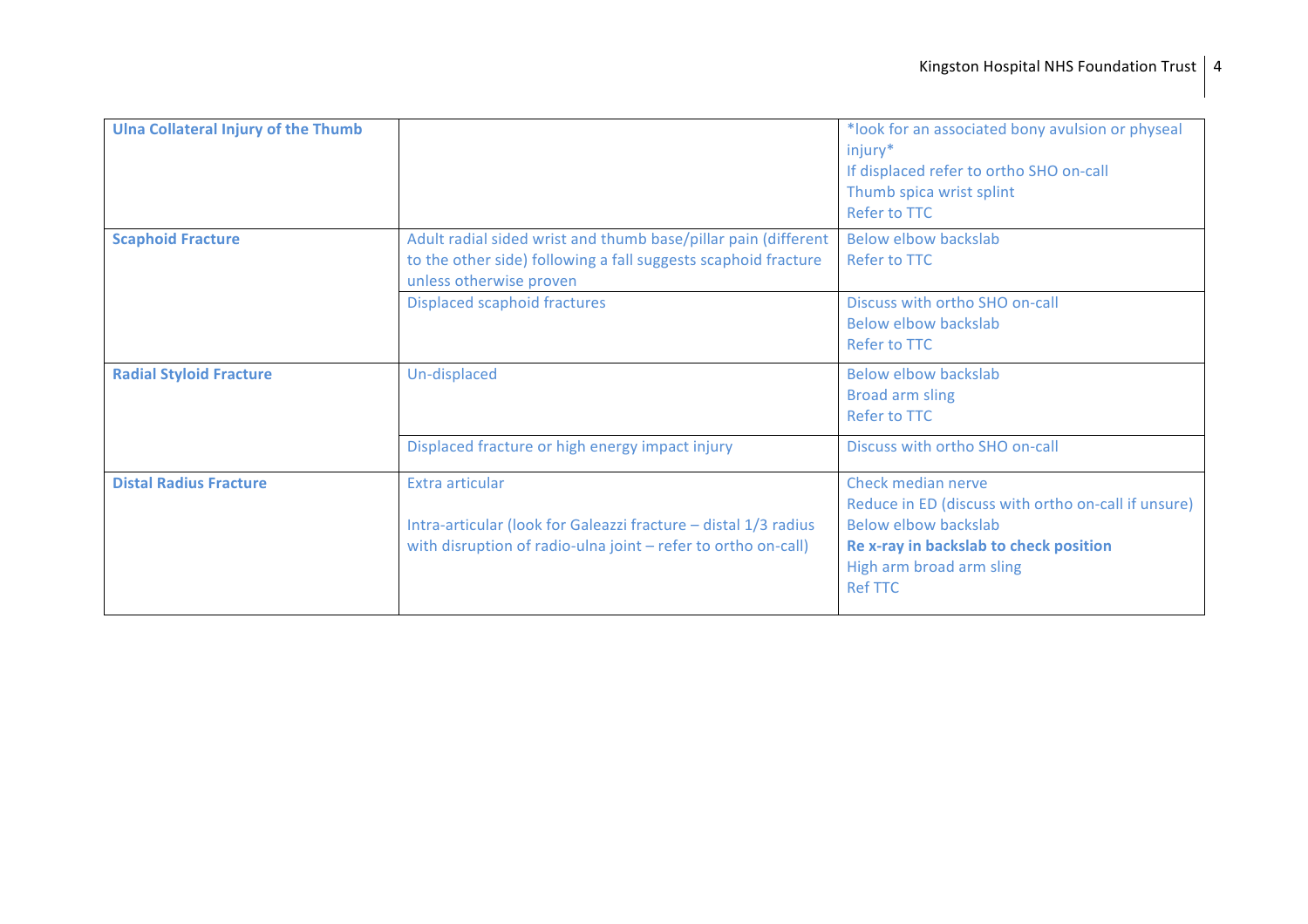### **Adult Spinal Fractures**

| <b>Fracture</b>                  | <b>Subcategory</b>    | <b>A&amp;E</b> management                                                                  |
|----------------------------------|-----------------------|--------------------------------------------------------------------------------------------|
| <b>Cervical spine fracture</b>   |                       | Refer to ortho on-call                                                                     |
| <b>Thoracic spine fracture</b>   |                       | Refer to ortho on-call                                                                     |
| <b>Lumbar spine fracture</b>     | Stable wedge fracture | Refer to ortho on-call - please do not refer to TTC                                        |
|                                  | All others            | Refer to ortho on-call                                                                     |
| Spine sprains/whiplash injuries  |                       | Please do not refer to TTC, GP to refer into<br>musculoskeletal (MSK) service if necessary |
| Non-traumatic back and neck pain |                       | <b>Exclude infection</b>                                                                   |
|                                  |                       | Do not refer to TTC                                                                        |
|                                  |                       | GP review or refer to spine service as out-patient                                         |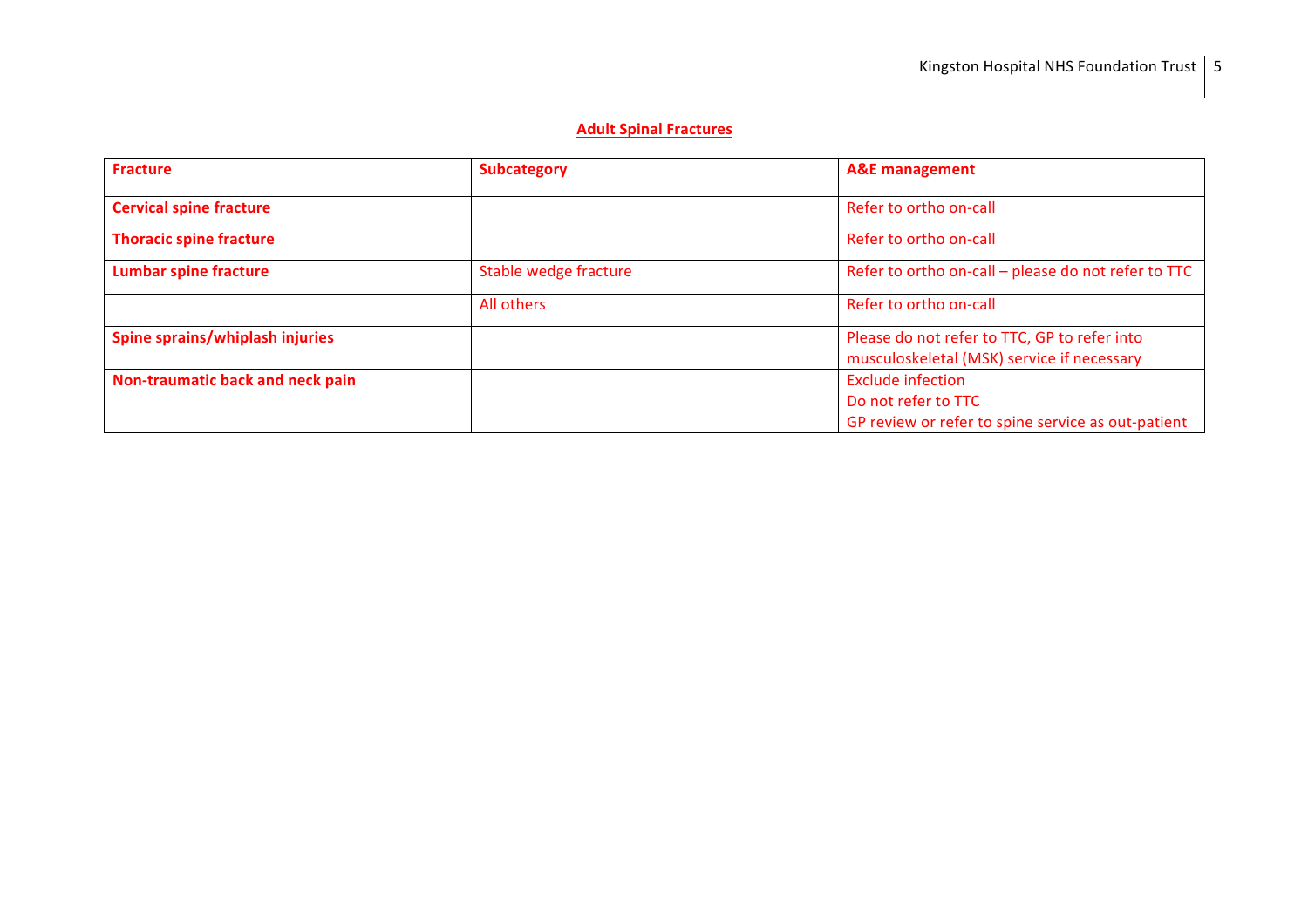## **Upper Limb**

# **Types of sling**







Broad Arm Sling **Single Collar and Cuff Culde Collar and Cuff Collar and Cuff Collar and Cuff Polysling** 

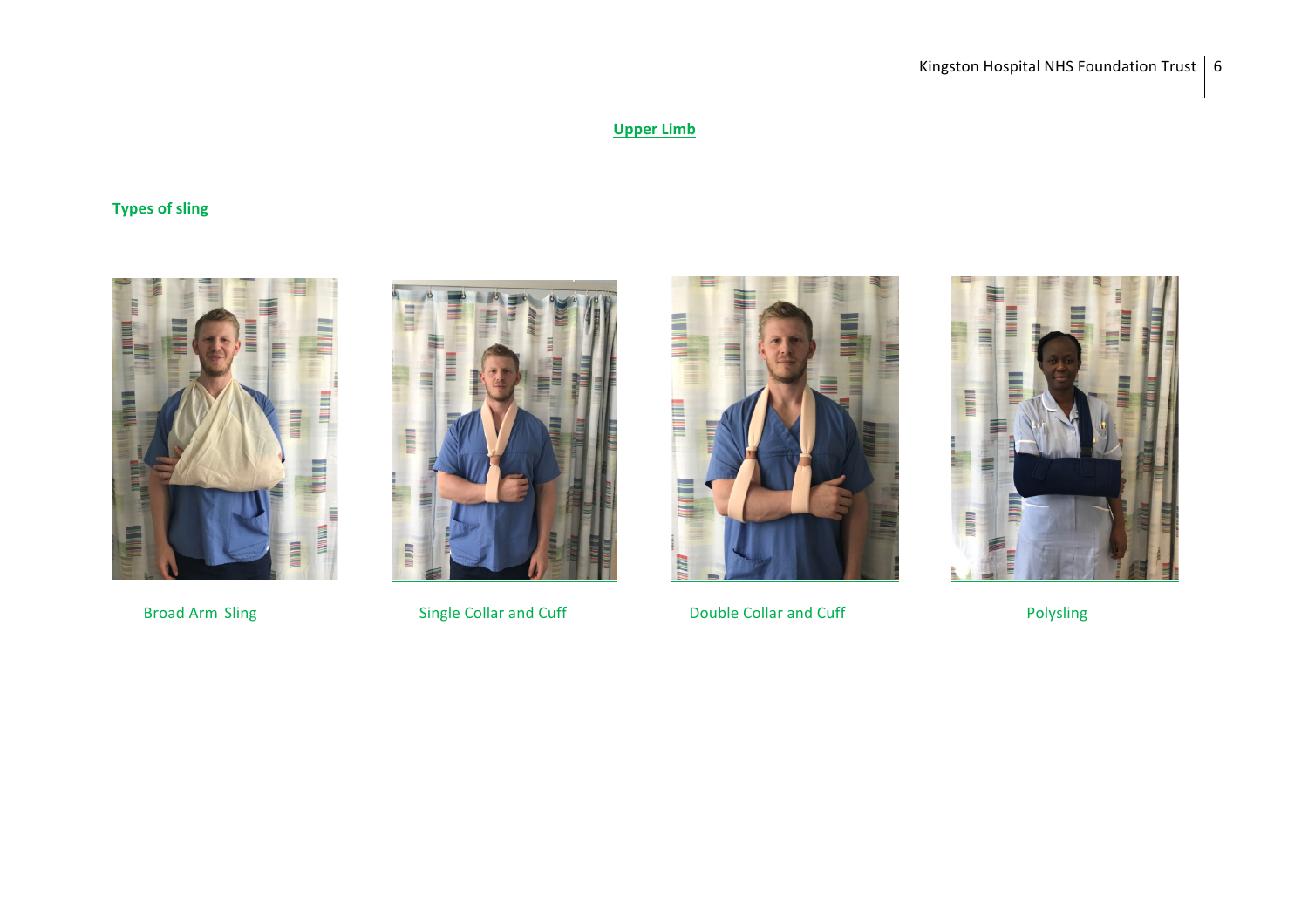| <b>Fracture</b>                           | <b>Subcatagory</b>                                                                                                          | <b>A&amp;E Management</b>                                                                           |
|-------------------------------------------|-----------------------------------------------------------------------------------------------------------------------------|-----------------------------------------------------------------------------------------------------|
| <b>Sternum Fractures</b>                  |                                                                                                                             | Refer to cardio-thoracic team                                                                       |
| <b>Rib Fractures</b>                      |                                                                                                                             | Refer to cardio-thoracic team                                                                       |
| <b>Sternoclavicular Joint Dislocation</b> |                                                                                                                             | Polysling<br>Analgesia<br><b>Refer to TTC</b>                                                       |
| <b>Acromioclavicular Joint Injuries</b>   | Grade 1/2 - Minimally displaced                                                                                             | Reassurance and advice<br>Polysling<br>Physio referral<br><b>Discharge no TTC referral required</b> |
|                                           | Grade 3                                                                                                                     | Polysling<br>Analgesia<br><b>Referal to TTC</b>                                                     |
|                                           | Grade 4-6                                                                                                                   | Discuss with ortho on-call if any concerns<br>Analgesia<br>Polysling<br><b>Refer to TTC</b>         |
| <b>Clavicle Fractures</b>                 | Closed fractures (no neurological deficit)                                                                                  | Polysling<br>Analgesia<br><b>Refer to TTC</b>                                                       |
|                                           | Open fractures, tenting of the skin with impeding<br>breakthrough of fracture, floating shoulder or<br>neurological deficit | Refer to ortho on-call team                                                                         |
| Soft tissue shoulder injuries             |                                                                                                                             | Double Collar and cuff<br>Analgesia<br><b>Refer to TTC</b>                                          |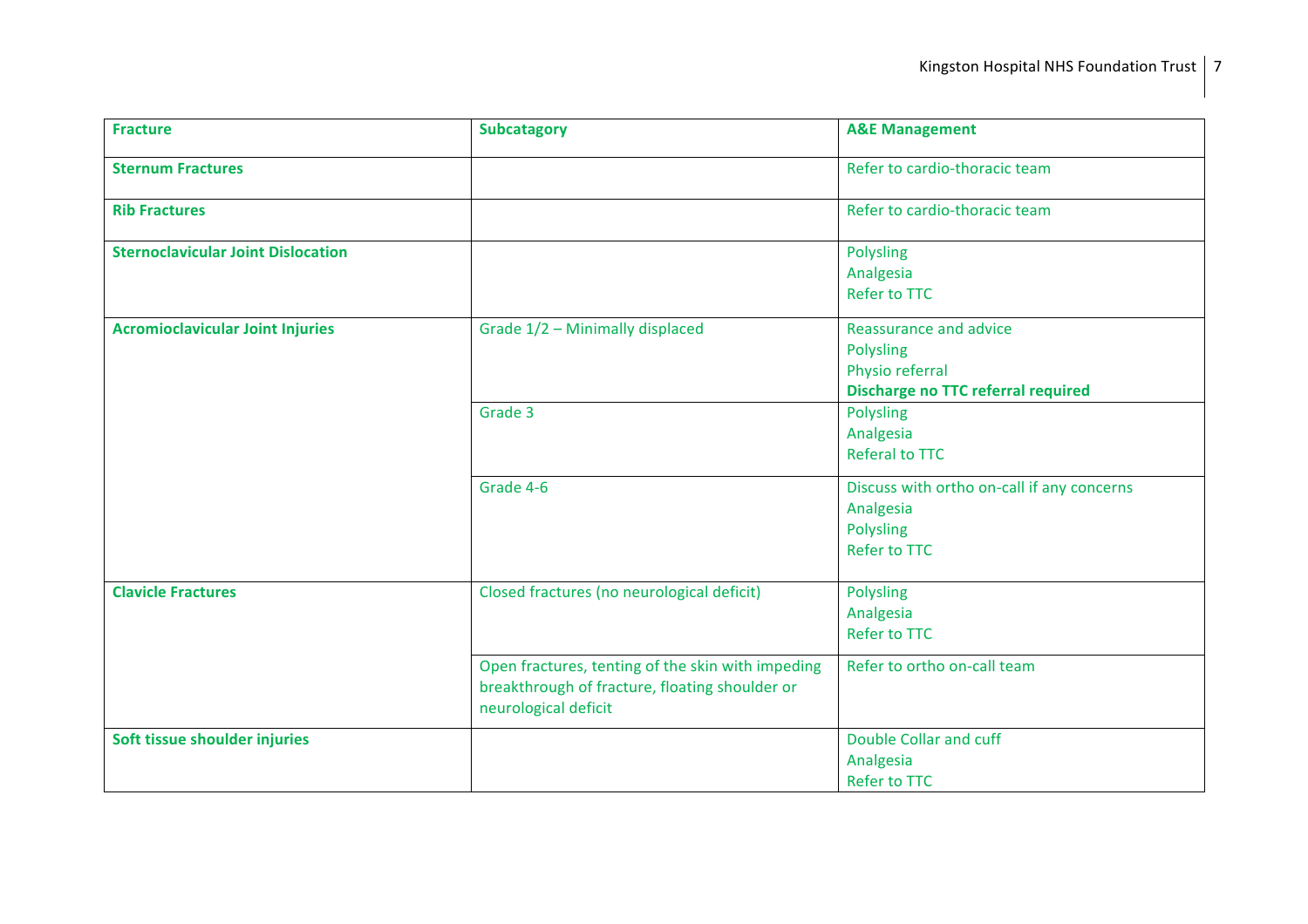| <b>Shoulder dislocations</b>      | Anterior                                                                                                                                                      | Shoulder series x-ray - AP, axial/lateral (always 2<br>views)<br>Careful neurovascular examination and<br>documentation before and after reduction<br>Re x-ray post reduction AP/lateral<br><b>Polysling</b><br><b>Refer to TTC</b> |
|-----------------------------------|---------------------------------------------------------------------------------------------------------------------------------------------------------------|-------------------------------------------------------------------------------------------------------------------------------------------------------------------------------------------------------------------------------------|
|                                   | Posterior (NB. Can be missed on an AP x-ray<br>'lightbulb sign') more common with high impact<br>injury, prolonged fitting and electrocution if<br>bilateral; | Reduce<br>Check reduction on x-ray AP/lateral<br><b>Polysling</b><br><b>Refer to TTC</b>                                                                                                                                            |
| <b>Proximal humeral fractures</b> | <b>Greater Tuberosity</b>                                                                                                                                     | Double Collar and cuff<br>Analgesia<br><b>Refer to TTC</b>                                                                                                                                                                          |
|                                   | <b>Surgical Neck</b>                                                                                                                                          | Double Collar and cuff<br>Analgesia<br><b>Refer to TTC</b>                                                                                                                                                                          |
|                                   | 3⁄4 part displaced fractures                                                                                                                                  | Discuss with ortho on-call<br>Documentation of neurological examination<br>Double Collar and cuff<br>Refer to TTC                                                                                                                   |
| <b>Humeral Shaft Fractures</b>    | Open or radial nerve injury                                                                                                                                   | Refer to ortho on-call                                                                                                                                                                                                              |
|                                   | Closed and radial nerve intact                                                                                                                                | <b>U Slab</b><br>Single Collar and cuff<br>Analgesia<br><b>Refer to TTC</b>                                                                                                                                                         |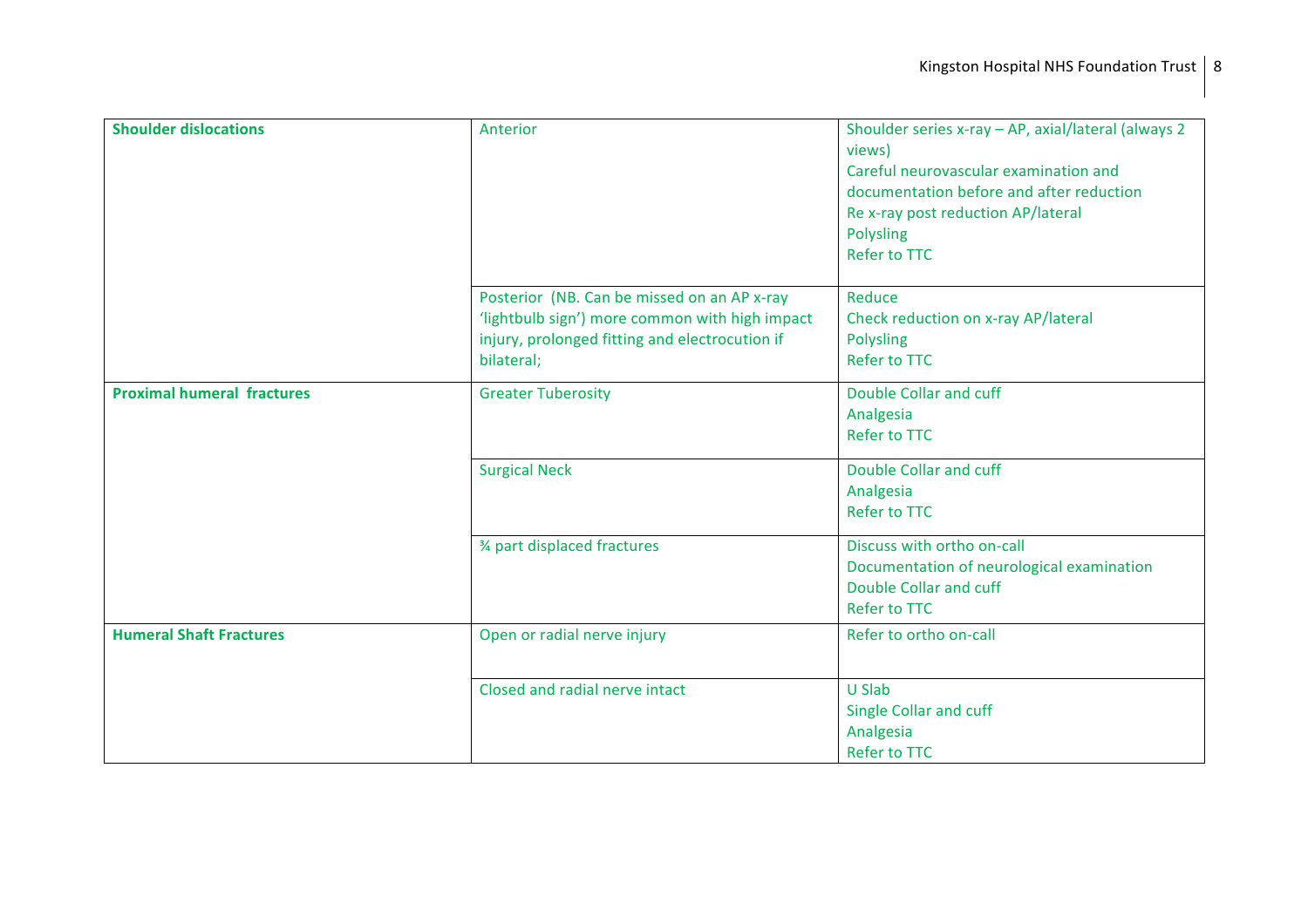| <b>Distal Humeral Fractures</b>        | Undisplaced, extra-articular and no nerve injury             | Above elbow cast 90 deg flexion<br><b>Broad arm sling</b><br>Analgesia                                                                                                                                                                                                           |
|----------------------------------------|--------------------------------------------------------------|----------------------------------------------------------------------------------------------------------------------------------------------------------------------------------------------------------------------------------------------------------------------------------|
|                                        |                                                              | <b>Refer to TTC</b>                                                                                                                                                                                                                                                              |
|                                        | Displaced, intra-articular and/or nerve injury               | Refer to ortho on-call                                                                                                                                                                                                                                                           |
|                                        |                                                              | Examine radial nerve (Holstein-Lewis)                                                                                                                                                                                                                                            |
| <b>Olecranon Fracture</b>              | Undisplaced                                                  | <b>Above Elbow Back slab</b>                                                                                                                                                                                                                                                     |
|                                        |                                                              | <b>Single Collar and Cuff</b>                                                                                                                                                                                                                                                    |
|                                        |                                                              | Analgesia                                                                                                                                                                                                                                                                        |
|                                        |                                                              | <b>Refer to TTC</b>                                                                                                                                                                                                                                                              |
|                                        | <b>Displaced</b>                                             | Refer to ortho on-call                                                                                                                                                                                                                                                           |
| <b>Radial Head/neck fractures</b>      | Radio-humeral head located and no associated                 | Double Collar and cuff                                                                                                                                                                                                                                                           |
|                                        | fracture of ulna                                             | Analgesia                                                                                                                                                                                                                                                                        |
|                                        |                                                              | <b>Refer to TTC</b>                                                                                                                                                                                                                                                              |
|                                        | Radio-humeral joint subluxed or dislocated and/or            | Double Collar and cuff                                                                                                                                                                                                                                                           |
|                                        |                                                              |                                                                                                                                                                                                                                                                                  |
|                                        |                                                              |                                                                                                                                                                                                                                                                                  |
| <b>Dislocated Elbow</b>                |                                                              | Relocate under sedation                                                                                                                                                                                                                                                          |
|                                        |                                                              |                                                                                                                                                                                                                                                                                  |
|                                        |                                                              |                                                                                                                                                                                                                                                                                  |
|                                        |                                                              |                                                                                                                                                                                                                                                                                  |
|                                        |                                                              |                                                                                                                                                                                                                                                                                  |
|                                        |                                                              |                                                                                                                                                                                                                                                                                  |
|                                        |                                                              |                                                                                                                                                                                                                                                                                  |
|                                        |                                                              |                                                                                                                                                                                                                                                                                  |
|                                        |                                                              | <b>Refer to TTC</b>                                                                                                                                                                                                                                                              |
|                                        | All others                                                   | Refer to ortho on-call                                                                                                                                                                                                                                                           |
| <b>Radial and ulna shaft fractures</b> | associated fracture of ulna<br>Nightstick ulna (undisplaced) | Analgesia<br>Refer to ortho on-call<br>If felt to be unstable refer to ortho on-call<br>Above elbow cast 90 deg flexion<br><b>Broad arm Sling</b><br>Analgesia<br><b>Refer to TTC</b><br>Above elbow cast (90 deg flex, neutral rotation)<br><b>Broad arm Sling</b><br>Analgesia |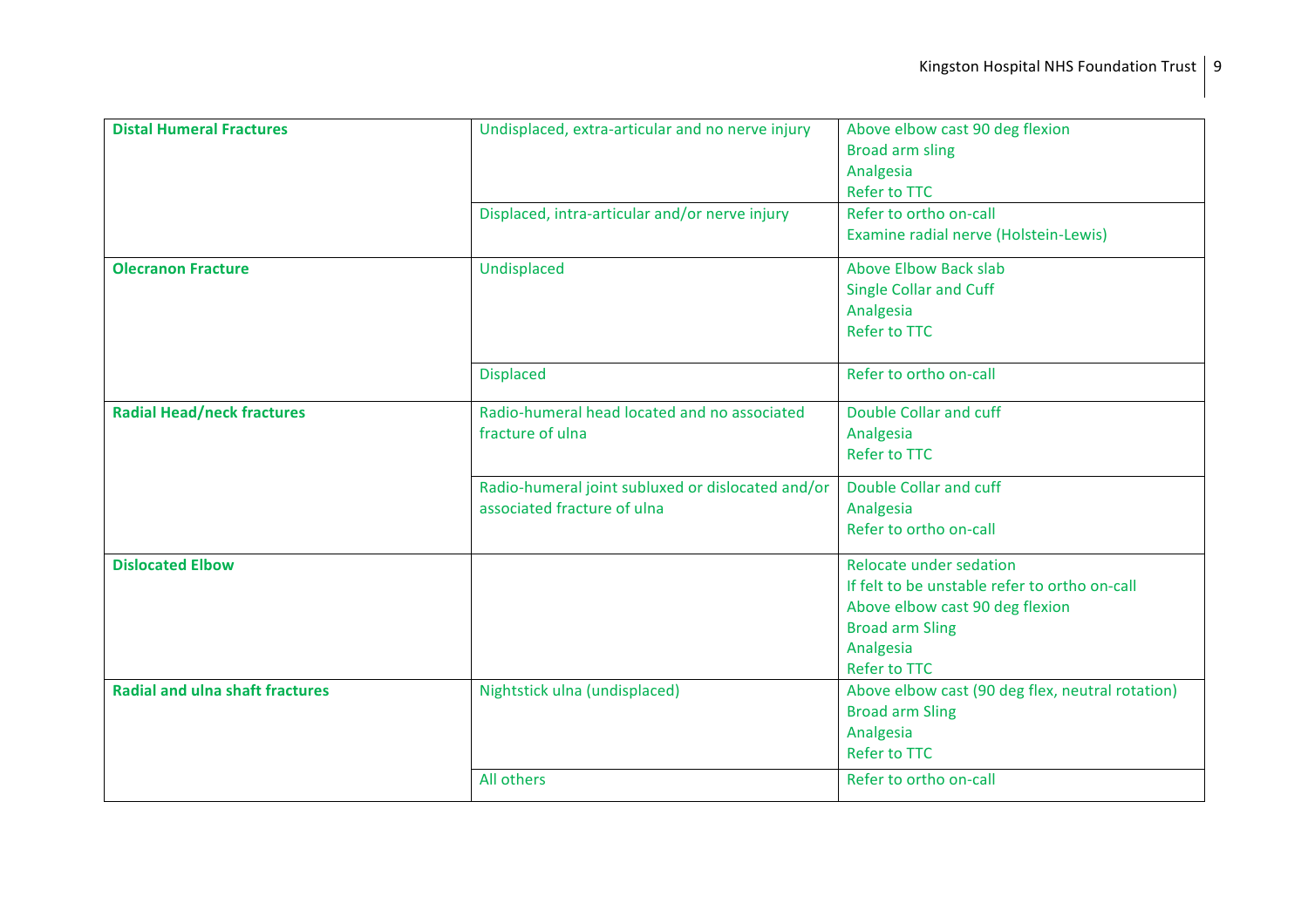#### **Lower Limb**

| <b>Fracture</b>                         | <b>Subcatagory</b>                                                                       | <b>A&amp;E Management</b>                                                                                                                                                                                              |
|-----------------------------------------|------------------------------------------------------------------------------------------|------------------------------------------------------------------------------------------------------------------------------------------------------------------------------------------------------------------------|
| <b>Pelvic Fracture</b>                  | Anterior Posterior Compression (APC), Lateral<br>Compression (LC) or Vertical Shear (VS) | Follow ATLS algorithm<br>If suspected pelvic fracture apply pelvic binder at<br>the level of the greater trochanters.<br>PV and PR examination (clear documentation)<br>Treat hypovolaemia<br>Refer to ortho on-call   |
|                                         | Low energy, elderly pubic rami fractures                                                 | <b>Mobilise FWB</b><br>Investigate cause of fall<br>Discharge planning as per best practice<br><b>Refer TTC</b>                                                                                                        |
|                                         | <b>Avulsion fractures</b>                                                                | Analgesia<br>Refer to ortho on-call                                                                                                                                                                                    |
| <b>Acetabular Fractures</b>             |                                                                                          | Refer to ortho on-call                                                                                                                                                                                                 |
| <b>Neck of Femur Fracture</b>           |                                                                                          | If elderly refer to the #NOF pathway<br>Refer to ortho on-call                                                                                                                                                         |
| <b>Dislocated Hip</b>                   |                                                                                          | Do not reduce<br>Call ortho on-call                                                                                                                                                                                    |
| <b>Dislocated Total Hip Replacement</b> | <b>First Dislocation</b>                                                                 | Refer to ortho on-call<br>For reduction in theatre                                                                                                                                                                     |
|                                         | Had previous dislocations                                                                | Reduce in A&E if possible or refer to ortho on-call<br>Even if reduced and patient fit for discharge<br>please give details to ortho SHO on call to make<br>an out-patient appointment with appropriate<br>consultant. |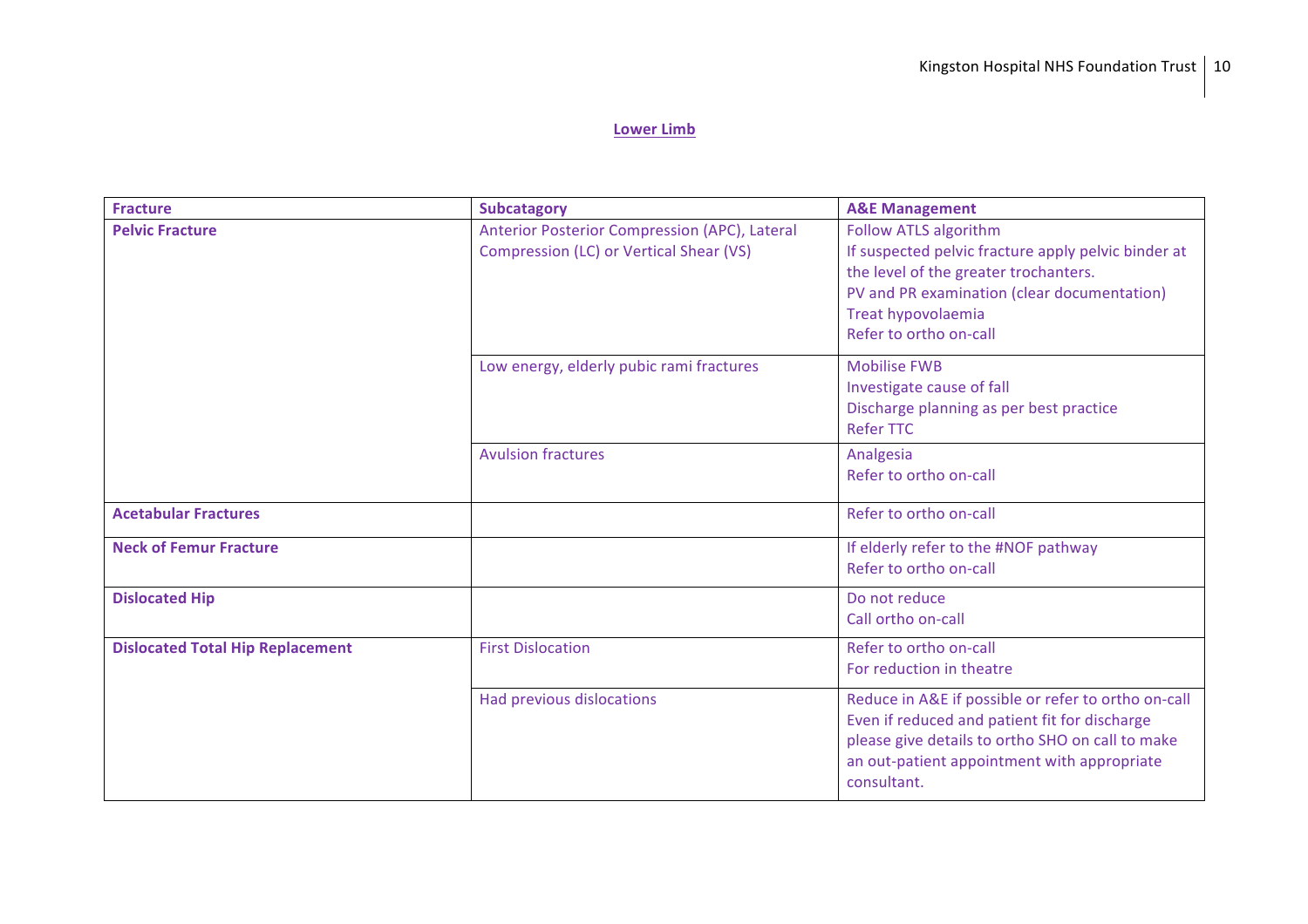| Hip pain post fall - no fracture on plain x-ray of<br>lateral hip and pelvis                                                                                                           | If able to fully weight bear                                                                                                                     | <b>Discharge</b><br><b>Referral to TTC</b>                                                                                                     |
|----------------------------------------------------------------------------------------------------------------------------------------------------------------------------------------|--------------------------------------------------------------------------------------------------------------------------------------------------|------------------------------------------------------------------------------------------------------------------------------------------------|
|                                                                                                                                                                                        | <b>Unable to FWB</b>                                                                                                                             | Refer to ortho on-call                                                                                                                         |
| <b>Femoral Shaft Fracture</b>                                                                                                                                                          |                                                                                                                                                  | Check for compartment syndrome (as may lose<br>significant blood volume into thigh)<br><b>Consider skin traction</b><br>Refer to ortho on-call |
| <b>Distal Femoral Fracture</b>                                                                                                                                                         |                                                                                                                                                  | Refer to ortho on-call                                                                                                                         |
| Thigh Injury or haematoma                                                                                                                                                              |                                                                                                                                                  | Exclude compartment syndrome<br><b>Refer to TTC</b>                                                                                            |
| <b>Soft Tissue Knee Injury's</b><br>* History of injury and careful examination (not<br>MRI scan acutely) gives important diagnostic<br>information. Obtain XR - AP/lat and skyline to | Mild soft tissue injury/low energy injury<br>Able to weight bear and stable knee<br>Able to extend knee from flexed position<br>No haemarthrosis | <b>Reassure likely to resolve with time</b><br><b>Mobilise FWB</b><br>See GP in 6/52 if still symptomatic                                      |
| exclude haemarthrosis and OCD.                                                                                                                                                         | Patella tendon rupture or quads tendon rupture<br>Always examine carefully for quads rupture in<br>the elderly patient                           | Refer to ortho on-call                                                                                                                         |
|                                                                                                                                                                                        | ? meniscal or ligament (twisting injury/sudden<br>valgus or varus force) - has full extension                                                    | Tubigrip or cricket pad splint<br><b>Refer to TTC</b>                                                                                          |
|                                                                                                                                                                                        | ? meniscal or ligament injury with block to full<br>extension or locked knee (inability to fully extend<br>the knee from a flexed position)      | NSAID's +/- small dose of benzodiazepine for<br>spasm<br>Refer to TTC (if weekend or bank holiday discuss<br>with ortho on-call)               |
|                                                                                                                                                                                        | Major instability and painful haemarthrosis or<br>very high energy injury with no fracture                                                       | Cricket pad splint<br><b>Refer to TTC</b>                                                                                                      |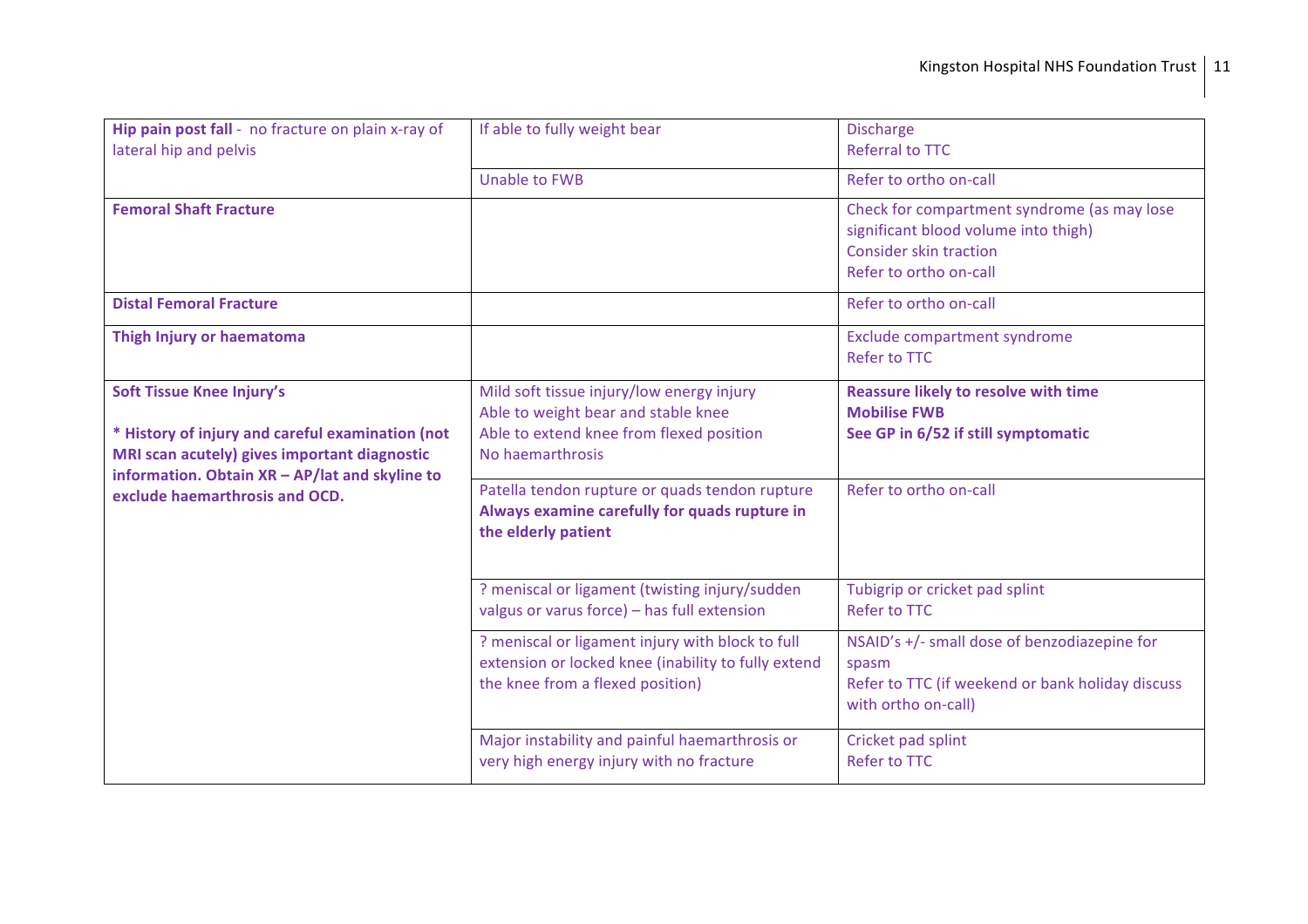| <b>Atraumatic Swollen Knee</b>                                                                                                                                 | Pyrexial, raised CRP or WCC  | Refer to ortho on-call                                                                                                                                                                                                 |
|----------------------------------------------------------------------------------------------------------------------------------------------------------------|------------------------------|------------------------------------------------------------------------------------------------------------------------------------------------------------------------------------------------------------------------|
| <b>Patella dislocation</b>                                                                                                                                     | 1 <sup>st</sup> Dislocation  | Reduce by gently extending the knee<br>XR - AP, lat and skyline to rule out OCD<br>FWB, crutches if needed (No need for<br>immobilisation)<br><b>Refer to TTC</b>                                                      |
|                                                                                                                                                                | <b>Recurrent dislocation</b> | XR - AP, lat and skyline to rule out OCD<br>FWB, crutches if needed (no need for<br>immobilisation)<br><b>Refer to TTC</b>                                                                                             |
| <b>Patella fracture</b>                                                                                                                                        | <b>Displaced</b>             | Refer to ortho on-call<br>Cricket pad splint                                                                                                                                                                           |
|                                                                                                                                                                | Undisplaced                  | If concerned re: extensor mechanism refer to<br>ortho on-call<br>If extensor mechanism intact - cricket pad splint<br><b>Refer to TTC</b>                                                                              |
| <b>Tibial Plateau Fractures</b>                                                                                                                                |                              | Refer to ortho on-call<br>Above knee backslab                                                                                                                                                                          |
| <b>Fractures of the tibia</b>                                                                                                                                  |                              | Refer to ortho on-call<br>Above knee backslab                                                                                                                                                                          |
| Soft tissue ankle injury/sprain<br>* Any twisting injury of the ankle +/- ankle pain<br>must have an X-ray and examination to exclude a<br>Maisonneuve injury. |                              | Tubigrip<br>If severe provide a boot<br>WB as tolerated<br>Refer to TTC if requiring boot or severe (the<br>majority of these injuries do not need to be seen<br>in TTC and can be discharged to physio or the<br>GP). |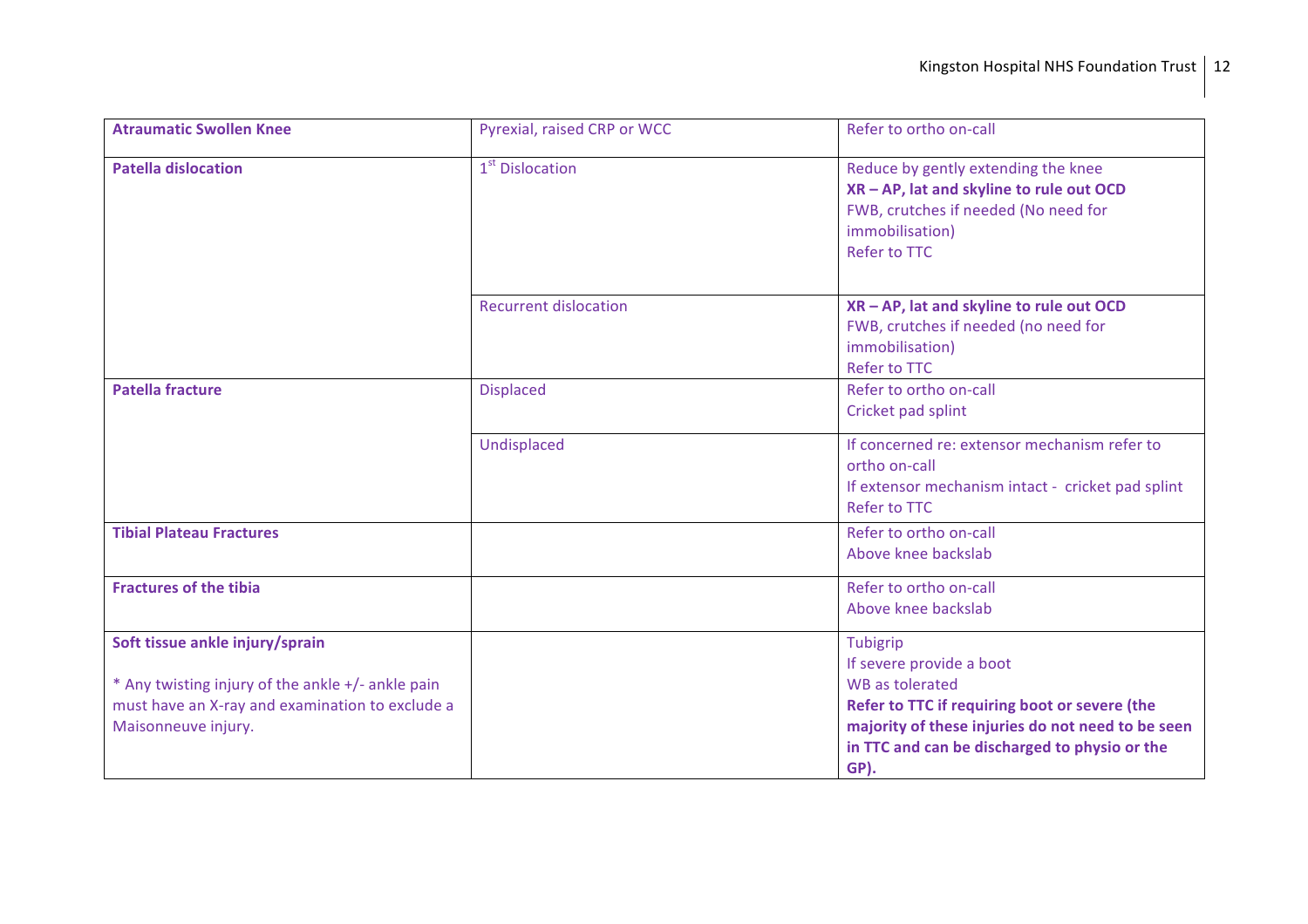| <b>Ankle Fractures</b>                       | Weber A fibula fracture              | <b>Boot</b>                                    |
|----------------------------------------------|--------------------------------------|------------------------------------------------|
|                                              |                                      | <b>FWB</b>                                     |
| * For any patient advised to non-weight bear |                                      | <b>Refer TTC</b>                               |
| (NWB) or touch weight bear (TWB) please      | Weber B fibula fracture              | <b>Boot</b>                                    |
| complete a full VTE assessment and manage    | No talar shift                       | <b>WB</b> as tolerated                         |
| accordingly.                                 |                                      | <b>Refer to TTC</b>                            |
|                                              | Weber B fibula fracture              | Reduce                                         |
|                                              | <b>Talar shift</b>                   | <b>Backslab</b>                                |
|                                              |                                      | <b>VTE risk assessment</b>                     |
|                                              |                                      | Refer to ortho on-call                         |
|                                              | Weber C                              | <b>Backslab</b>                                |
|                                              | No talar shift                       | VTE risk assessment                            |
|                                              |                                      | Refer to ortho on-call                         |
|                                              | Weber C                              | Reduce                                         |
|                                              | <b>Talar shift</b>                   | <b>Backslab</b>                                |
|                                              |                                      | <b>VTE risk assessment</b>                     |
|                                              |                                      | Refer to ortho on-call                         |
|                                              | Bi-malleolar/tri-malleolar fractures | Reduce if needed                               |
|                                              |                                      | <b>Backslab</b>                                |
|                                              |                                      | <b>VTE risk assessment</b>                     |
|                                              |                                      | Refer to ortho on-call                         |
|                                              | Isolated medial malleolar fracture   | Check fibular tenderness proximal to distal to |
|                                              | Undisplaced                          | exclude an associated fibular fracture         |
|                                              |                                      | <b>Boot</b>                                    |
|                                              |                                      | <b>Touch weight bearing</b>                    |
|                                              |                                      | <b>VTE risk assessment</b>                     |
|                                              |                                      | <b>Refer to TTC</b>                            |
|                                              | Isolated medial malleolar fracture   | Refer to ortho on-call                         |
|                                              | <b>Displaced</b>                     |                                                |
|                                              |                                      |                                                |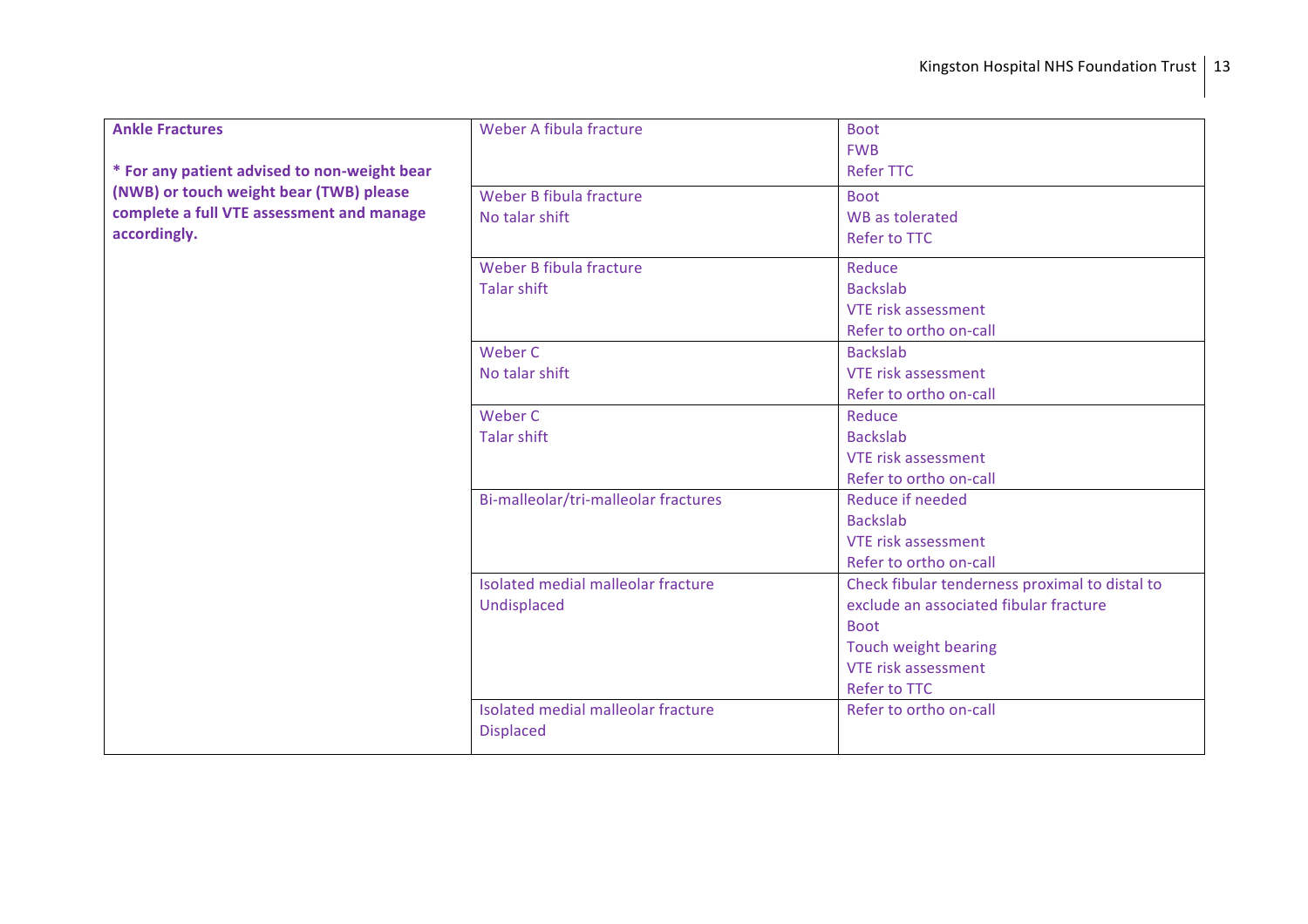| <b>Foot Injuries</b>                                                                                                                                                                                                                                                                          | Foot injuries require AP, oblique and lateral x-ray. The axial or Harris view of the os calcis<br>$\bullet$<br>gives information about malalignment and width of heel fractures<br>Any major disruptions of the foot e.g. sub-talar, talo-navicular, Chopart fracture - are<br>$\bullet$<br>associated with high energy mechanisms of injury with significant swelling and bruising<br>leading to compartment syndrome. Hind and mid-foot dislocations require urgent reduction<br>which sometimes requires open techniques in theatre. Therefore, please refer urgently to<br>the orthopaedic on-call team. |                                                                                                                                                                                                                                                                                                                                                                                                                                                                                                                                                                            |
|-----------------------------------------------------------------------------------------------------------------------------------------------------------------------------------------------------------------------------------------------------------------------------------------------|--------------------------------------------------------------------------------------------------------------------------------------------------------------------------------------------------------------------------------------------------------------------------------------------------------------------------------------------------------------------------------------------------------------------------------------------------------------------------------------------------------------------------------------------------------------------------------------------------------------|----------------------------------------------------------------------------------------------------------------------------------------------------------------------------------------------------------------------------------------------------------------------------------------------------------------------------------------------------------------------------------------------------------------------------------------------------------------------------------------------------------------------------------------------------------------------------|
| <b>Hindfoot Injuries</b><br>* For any patient advised to non-weight bear<br>(NWB) or touch weight bear (TWB) please<br>complete a full VTE risk assessment and manage<br>accordingly<br>* All Achilles tendon rupture patients (regardless<br>of risk) should receive 14 days DVT prophylaxis | <b>Achilles Tendon Rupture</b><br>Localised pain, palpable defect, cannot<br>$\bullet$<br>heel raise, positive Thompson test<br>Even if none of the above, but clinical<br>suspicion, treat as suspected Achilles<br>injury                                                                                                                                                                                                                                                                                                                                                                                  | In hours (MON-THURS 8.30-16.30; FRI 8.30-12)<br>Prescribe 14 days DVT prophylaxis<br>Send straight to Plaster Room (ext 2166) in<br>Orthopaedic Out-patient department, with a<br>cast request form, to be put in a walking boot<br>with 4 wedges; crutches; weight bearing as<br>tolerated<br><b>Refer to TTC</b><br><b>Out of Hours</b><br>30 degrees front slab equinus cast<br><b>NWB</b><br>14 days DVT prophylaxis<br>Refer to TTC who will advise patient to attend<br>Plaster room to convert cast to boot with 4<br>wedges, start weight bearing as tolerated and |
|                                                                                                                                                                                                                                                                                               | Talus fractures +/- dislocation - forced dorsiflexion<br>with axial load<br>Small avulsion fractures of talus/calcaneus                                                                                                                                                                                                                                                                                                                                                                                                                                                                                      | review DVT risk profile.<br>Below knee backslab<br><b>NWB</b><br>VTE risk assessment<br>Refer to ortho on-call<br><b>Boot</b><br><b>NWB</b><br><b>VTE risk assessment</b>                                                                                                                                                                                                                                                                                                                                                                                                  |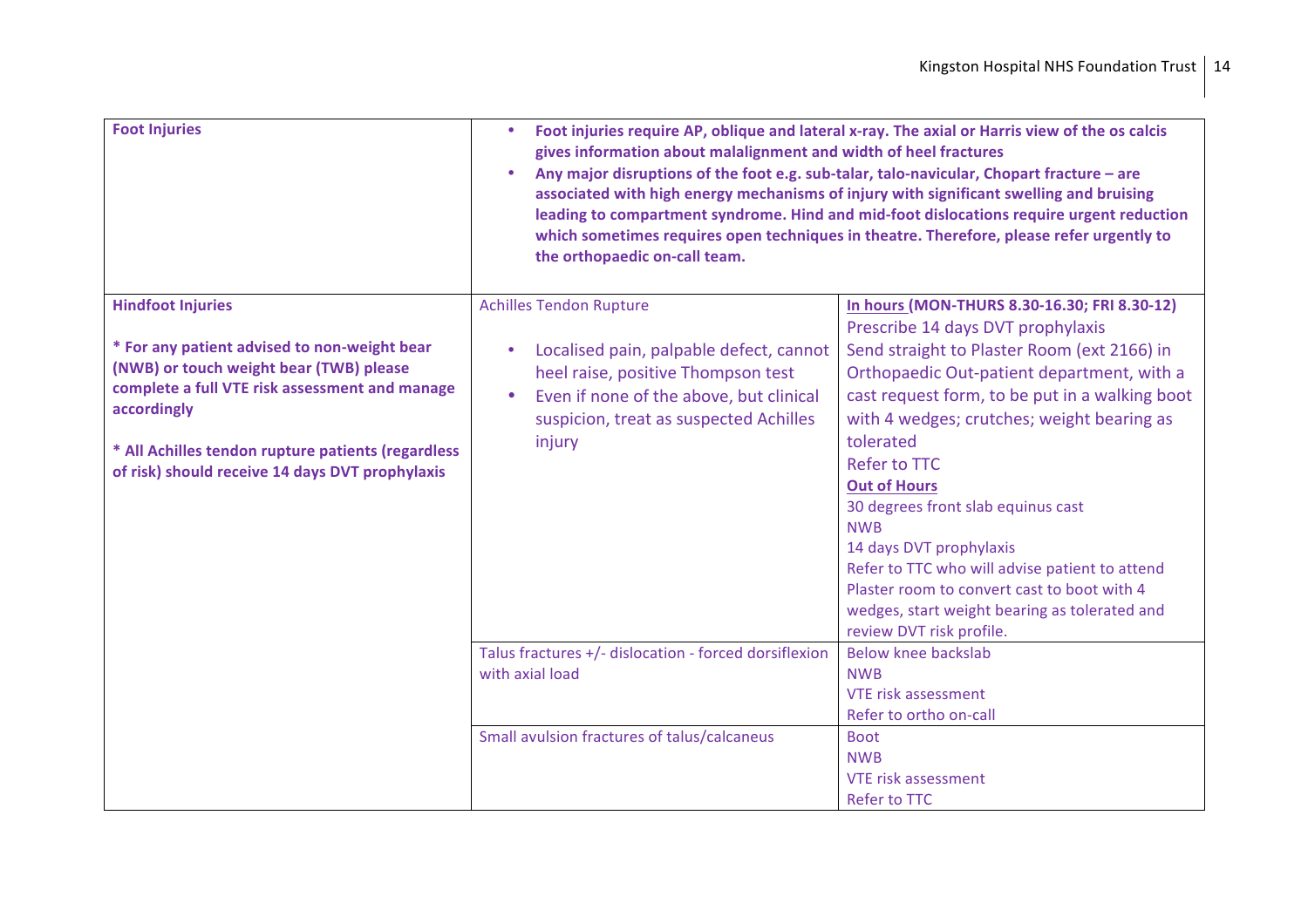|                                                                                                     | Calcaneus fracture - Undisplaced<br>check contralateral foot and spine for<br>$\bullet$<br>associated axial skeletal injuries<br>Any swelling or fracture blisters may need<br>$\bullet$<br>admission for elevation +/- further<br>imaging - contact ortho on-call if<br>concerned | Discuss any intra-articular injuries with the ortho<br>on-call team<br><b>Boot</b><br><b>NWB</b><br><b>VTE risk assessment</b><br>Refer to TTC |
|-----------------------------------------------------------------------------------------------------|------------------------------------------------------------------------------------------------------------------------------------------------------------------------------------------------------------------------------------------------------------------------------------|------------------------------------------------------------------------------------------------------------------------------------------------|
|                                                                                                     | Calcaneus fracture -Displaced<br>check contralateral foot and spine for<br>$\bullet$<br>associated axial skeletal injuries<br>Any swelling or fracture blisters may need<br>admission for elevation +/- further<br>imaging - contact ortho on-call if<br>concerned                 | Do not backslab patient until reviewed by<br>orthopaedics<br>Refer to ortho on-call                                                            |
| <b>Midfoot Injuries</b><br>* For any patient advised to non-weight bear                             | Avulsion fractures of tarsal bones                                                                                                                                                                                                                                                 | <b>Boot</b><br><b>FWB</b><br><b>Refer TTC</b>                                                                                                  |
| (NWB) or touch weight bear (TWB) please<br>complete a full VTE assessment and manage<br>accordingly | <b>Tarsal fractures - Undisplaced</b>                                                                                                                                                                                                                                              | <b>Boot</b><br><b>NWB</b><br><b>VTE risk assessment</b><br>Refer to TTC                                                                        |
|                                                                                                     | <b>Tarsal fractures - Displaced</b>                                                                                                                                                                                                                                                | <b>Backslab</b><br>Refer to ortho on-call                                                                                                      |
| <b>Forefoot Injuries</b>                                                                            | Lis-franc fracture/dislocation                                                                                                                                                                                                                                                     | If frank diastasis/fleck of bone discuss with ortho<br>WB x-ray (gives most information) if tolerated                                          |
| * For any patient advised to non-weight bear                                                        | * Including suspected based on mechanism,                                                                                                                                                                                                                                          | ?CT                                                                                                                                            |
| (NWB) please complete a full VTE assessment                                                         | swelling, plantar ecchymosis                                                                                                                                                                                                                                                       | <b>Backslab</b>                                                                                                                                |
| and manage accordingly                                                                              |                                                                                                                                                                                                                                                                                    | <b>NWB</b>                                                                                                                                     |
|                                                                                                     |                                                                                                                                                                                                                                                                                    | VTE risk assessment                                                                                                                            |
|                                                                                                     |                                                                                                                                                                                                                                                                                    | Refer to ortho on-call                                                                                                                         |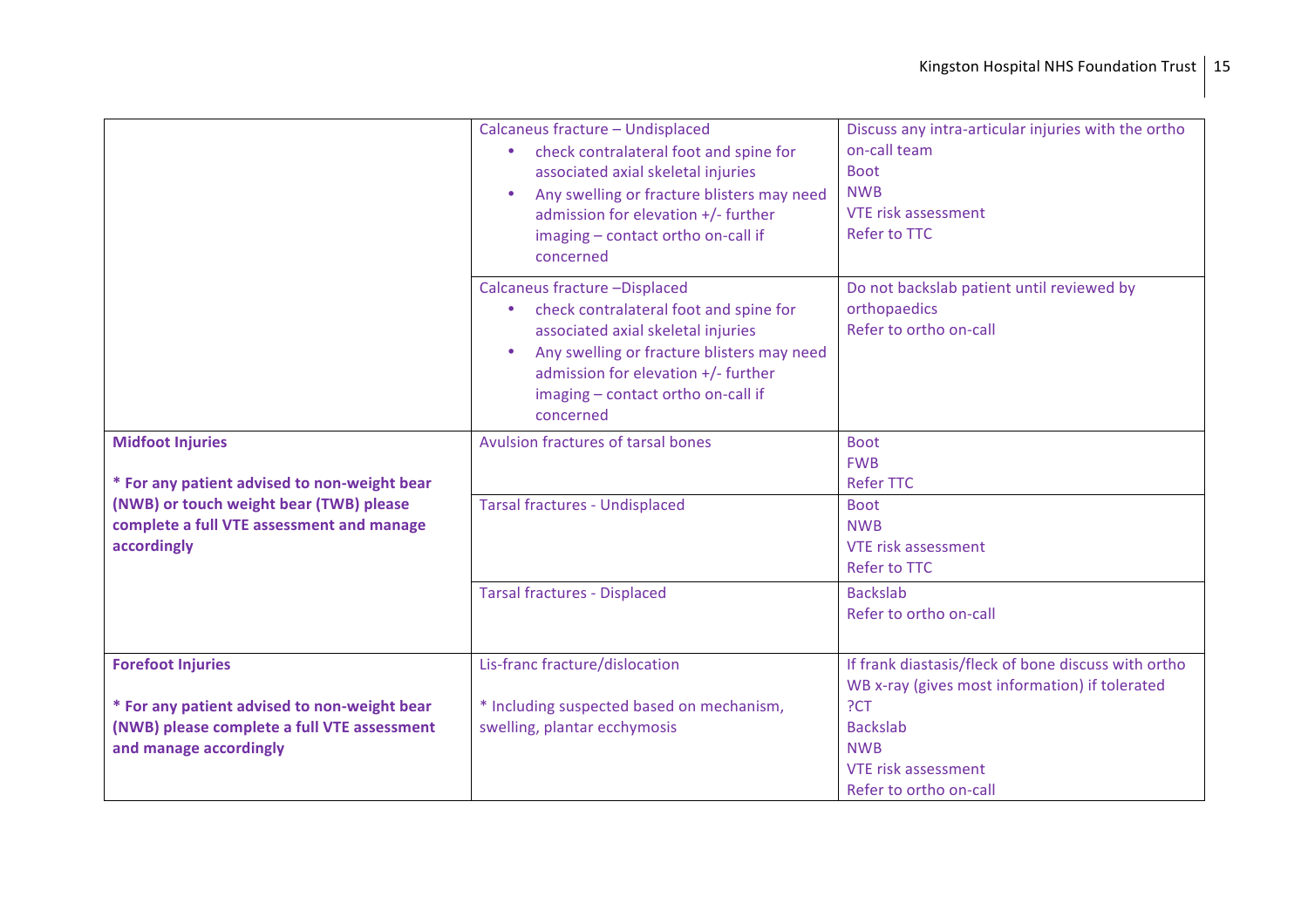|  | Hallux metatarsal fracture                   | <b>Boot</b>                                |
|--|----------------------------------------------|--------------------------------------------|
|  |                                              | <b>NWB</b>                                 |
|  |                                              | <b>VTE risk assessment</b>                 |
|  |                                              | Refer to TTC                               |
|  | Lesser metatarsal fractures - single 2-4     | Super shoe                                 |
|  |                                              | <b>FWB</b>                                 |
|  |                                              | <b>Refer to TTC</b>                        |
|  | Lesser metatarsal fractures - single 5th     | Super shoe                                 |
|  |                                              | <b>FWB</b>                                 |
|  |                                              | Info sheet                                 |
|  |                                              | Discharge - no follow-up required          |
|  | Lesser metatarsal fractures - multiple       | Examine lat x-ray to ensure no subluxation |
|  |                                              | <b>Boot</b>                                |
|  |                                              | <b>NWB</b>                                 |
|  |                                              | <b>VTE risk assessment</b>                 |
|  |                                              | Refer to ortho on-call                     |
|  | Hallux phalanx fracture - Intra-articular or | Boot or stiff soled shoe                   |
|  | displaced                                    | <b>FWB or heel WB</b>                      |
|  |                                              | Refer to ortho on-call                     |
|  | Hallux phalanx fracture - Undisplaced        | Boot or stiff soled shoe 3/52              |
|  |                                              | <b>Buddy strap</b>                         |
|  |                                              | <b>FWB or heel WB</b>                      |
|  |                                              | Info leaflet                               |
|  |                                              | Discharge - no follow-up required          |
|  | Lesser phalanx fracture                      | Buddy strap 2/52                           |
|  |                                              | <b>FWB or heel WB</b>                      |
|  |                                              | Info leaflet                               |
|  |                                              | Discharge - no follow-up required          |
|  |                                              |                                            |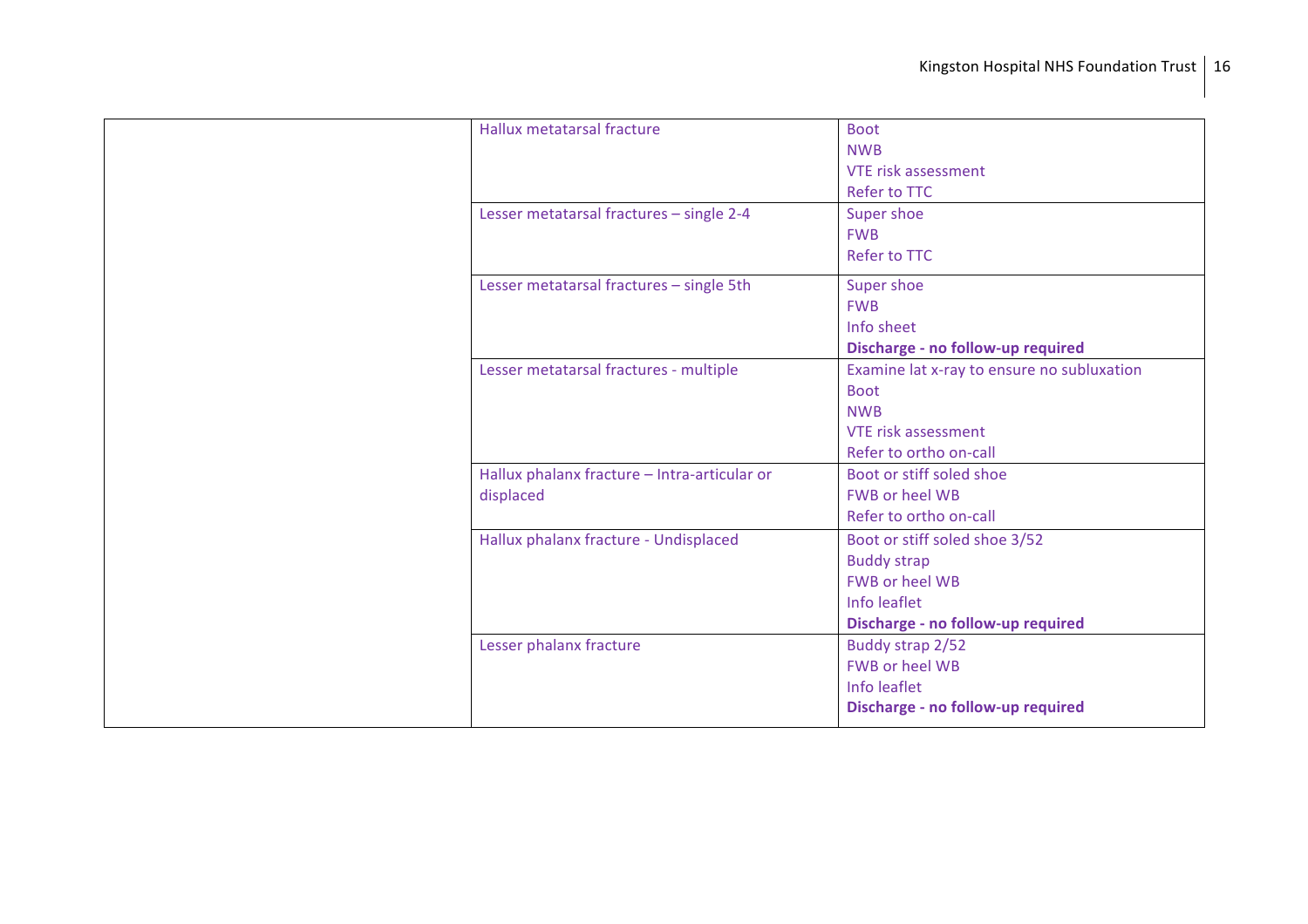| <b>Toe Dislocations</b> | Reduce                            |
|-------------------------|-----------------------------------|
|                         | Buddy strap 2/52                  |
|                         | FWB or heel WB                    |
|                         | Discharge - no follow-up required |
|                         |                                   |

#### **Common Fractures in Children**

| <b>Fingers</b>           | Beware the Seymour fracture- Salter Harris (I/II)     | Analgesia                                       |
|--------------------------|-------------------------------------------------------|-------------------------------------------------|
|                          | fractures of the distal phalanx physis with avulsion  | Refer to plastics at St Georges                 |
|                          | of the proximal nail plate from the eponychial        |                                                 |
|                          | fold. These look like mallet injuries with the distal |                                                 |
|                          | phalanx held flexed. Look for blood around the        |                                                 |
|                          | nail or a fingernail that looks longer than           |                                                 |
|                          | expected.                                             |                                                 |
| <b>Wrist and Forearm</b> | Greenstick:                                           | Backslab - above elbow for very small children/ |
|                          | Infants, young children-thick periosteum and          | $3yrs$                                          |
|                          | excellent remodelling potential.                      | Analgesia                                       |
|                          |                                                       | Refer to TTC                                    |
|                          |                                                       |                                                 |
|                          | Any - displacement, deformity, radiological           | Refer to ortho on-call                          |
|                          | angulation, translation or shortening                 |                                                 |
|                          |                                                       |                                                 |
|                          | Salter Harris 2 fractures- please do not attempt      | Refer to ortho on-call                          |
|                          | reduction without discussing with the orthopaedic     |                                                 |
|                          | team. Physeal injuries do not tolerate repeated       |                                                 |
|                          | attempts at reduction and should only be carried      |                                                 |
|                          | out by someone confident in reduction                 |                                                 |
|                          |                                                       |                                                 |
|                          | techniques.                                           |                                                 |
|                          |                                                       |                                                 |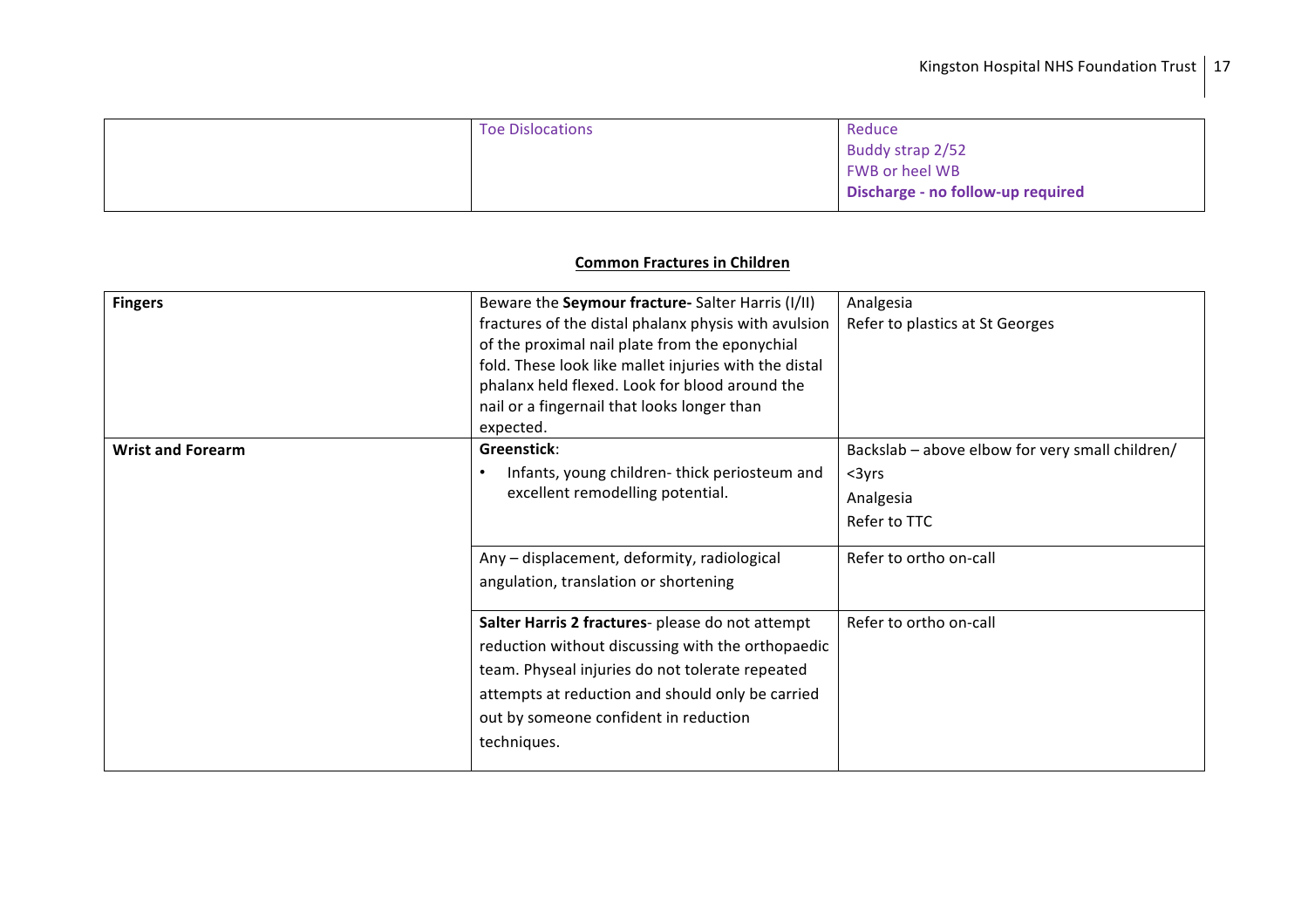| <b>Elbow</b>                           | <b>Supracondylar fractures</b>                                                                                                                                                                                                                                  |                                                                                                                                                                                      |
|----------------------------------------|-----------------------------------------------------------------------------------------------------------------------------------------------------------------------------------------------------------------------------------------------------------------|--------------------------------------------------------------------------------------------------------------------------------------------------------------------------------------|
|                                        | Undisplaced - may only be visible by 'sail<br>sign'- above elbow back slab and refer to<br>fracture clinic.<br>Displaced-ensure a thorough vascular and<br>neurological examination of median, AIN,<br>ulnar and radial nerves before and after<br>application. | Above elbow backslab<br>Analgesia<br>Refer to TTC if undisplaced or refer to ortho on-<br>call if diplaced or concern for neurovascular<br>supply                                    |
|                                        | Lateral condyle fractures - can have benign<br>looking XRays that hide very significant intra-<br>articular cartilage injuries- displaced fractures<br>must be referred to orthopaedics                                                                         | Analgesia<br>Above elbow backslab<br>Refer to ortho on-call                                                                                                                          |
|                                        | Medial/Lateral epicondyle fractures - remember<br>'CRITOL' order of appearance of ossification<br>centres. Correlate site of pain with any<br>radiological abnormalities- ask ED middle grades<br>for help.                                                     | Undisplaced epicondyle fracture<br>Above elbow backslab<br>Refer to TTC<br>$\bullet$<br>Displaced epicondyle fracture<br>Above elbow backslab<br>Refer to ortho on-call<br>$\bullet$ |
| <b>Clavicle</b>                        | Children's clavicle fractures 'always' heal- often<br>with a palpable lump of fracture callus that<br>disappears over a year-18/12.                                                                                                                             | Broad arm sling<br><b>Information leaflet</b><br>Refer to TTC                                                                                                                        |
| <b>Proximal and diaphyseal humerus</b> | Children's proximal humerus fractures have<br>excellent remodeling potential.                                                                                                                                                                                   | Collar and cuff<br>Refer to TTC                                                                                                                                                      |
| <b>Femoral diaphyseal fractures</b>    | Always consider NAI in non ambulant children-<br>call for help from paediatric SpR if any concerns.                                                                                                                                                             | Analgesia<br>Backslab for comfort while in ED<br>Refer to Ortho on-call for hip spica/gallows<br>traction/ TENS nail as indicated                                                    |
| <b>Tibial fractures</b>                | Toddler's fractures - common spiral fractures of<br>the tibial diaphysis                                                                                                                                                                                        | Above knee backslab<br>Refer to TTC<br>(will later be managed in an above knee weight<br>bearing cast in the plaster room in office hours as                                         |